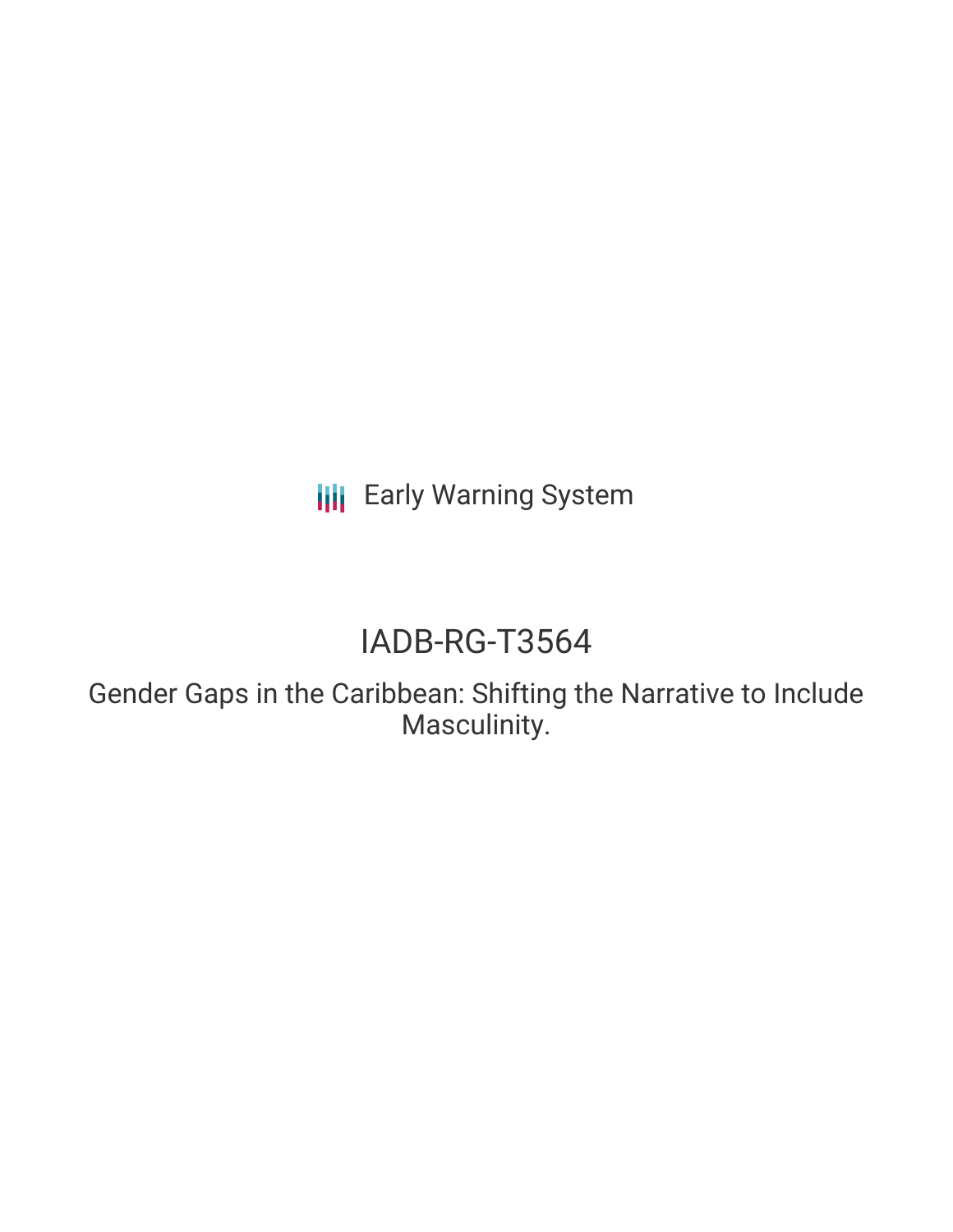

### **Quick Facts**

| <b>Financial Institutions</b>  | Inter-American Development Bank (IADB)             |
|--------------------------------|----------------------------------------------------|
| <b>Status</b>                  | Active                                             |
| <b>Bank Risk Rating</b>        | C.                                                 |
| Borrower                       | Regional                                           |
| <b>Sectors</b>                 | <b>Technical Cooperation, Water and Sanitation</b> |
| <b>Investment Amount (USD)</b> | $$0.25$ million                                    |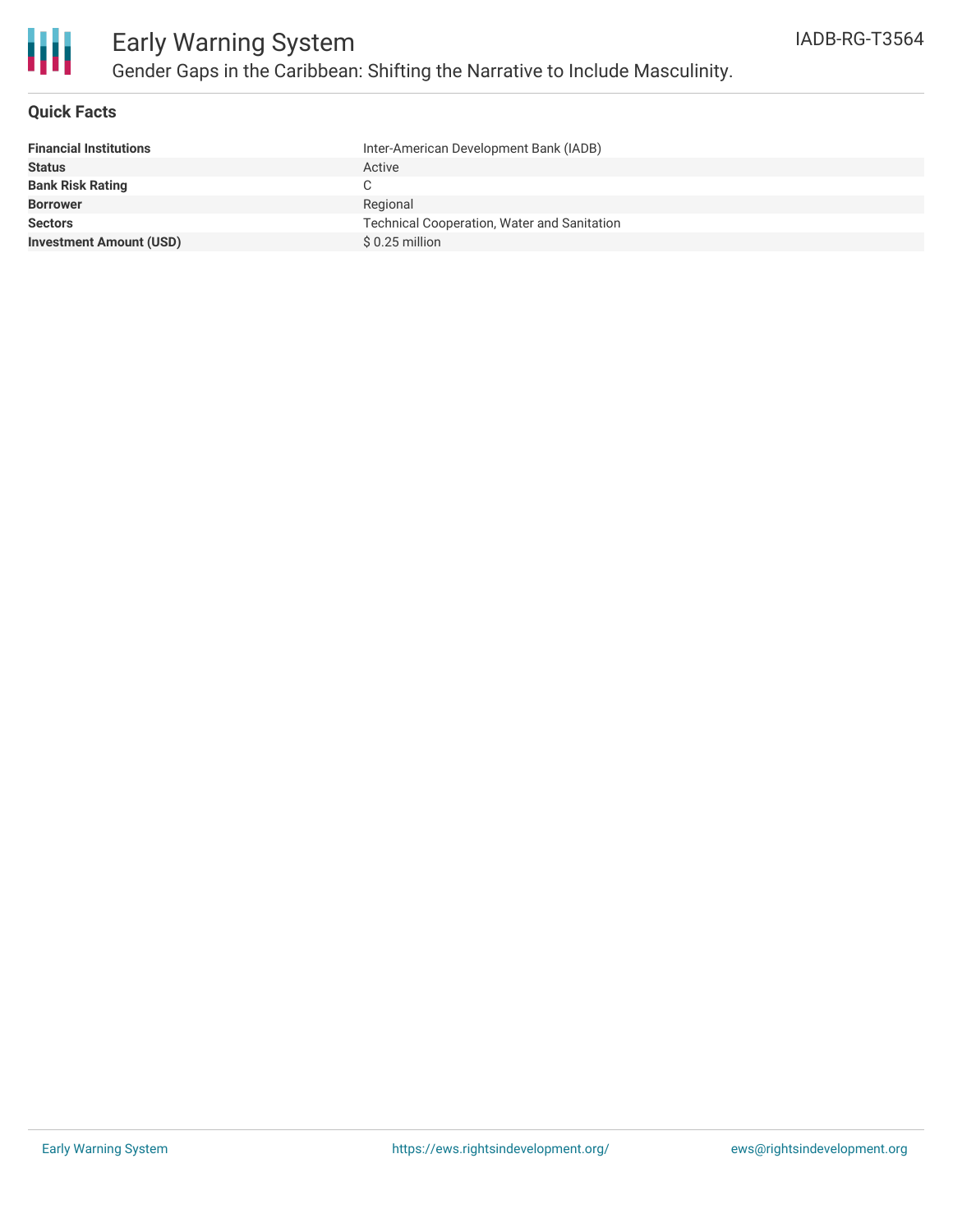

### Early Warning System Gender Gaps in the Caribbean: Shifting the Narrative to Include Masculinity.

### **Project Description**

The main objective of this TC is to use results obtained from time series analysis and survey methods to place masculinity on the public policy agenda in the Caribbean. The data will provide empirical evidence on male youth decision-makings in critical areas, inform national policies and support the Bank in the design of projects intended for the Caribbean region. The specific objective of the TC is to (i) assess the extent to which concepts of manhood influence young men's life decisions as well as their behaviors and attitudes on gender; and (ii) analyze gender gaps in educational attainment and employment paths during a 25 years period.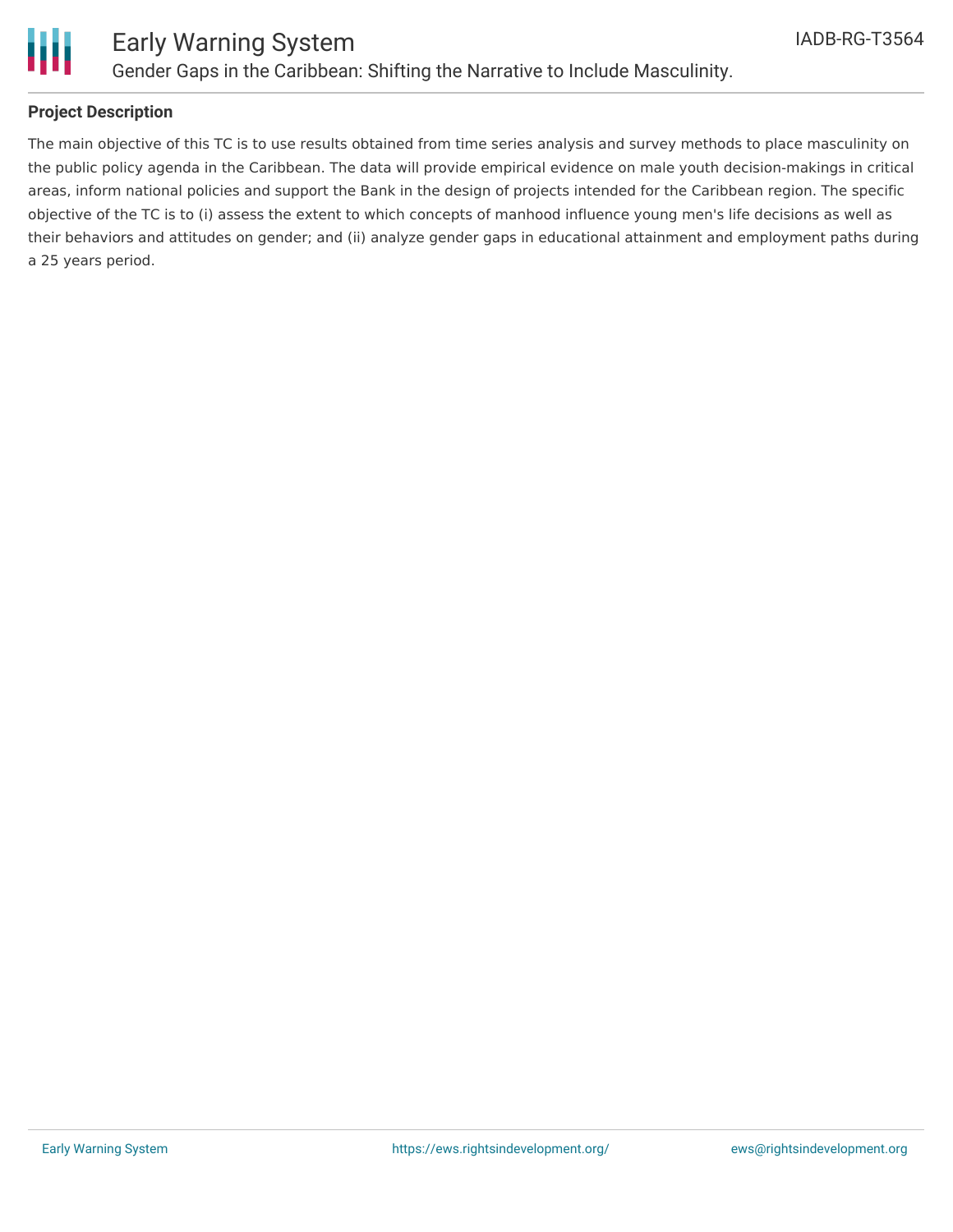

## Early Warning System Gender Gaps in the Caribbean: Shifting the Narrative to Include Masculinity.

### **Investment Description**

• Inter-American Development Bank (IADB)

Not available